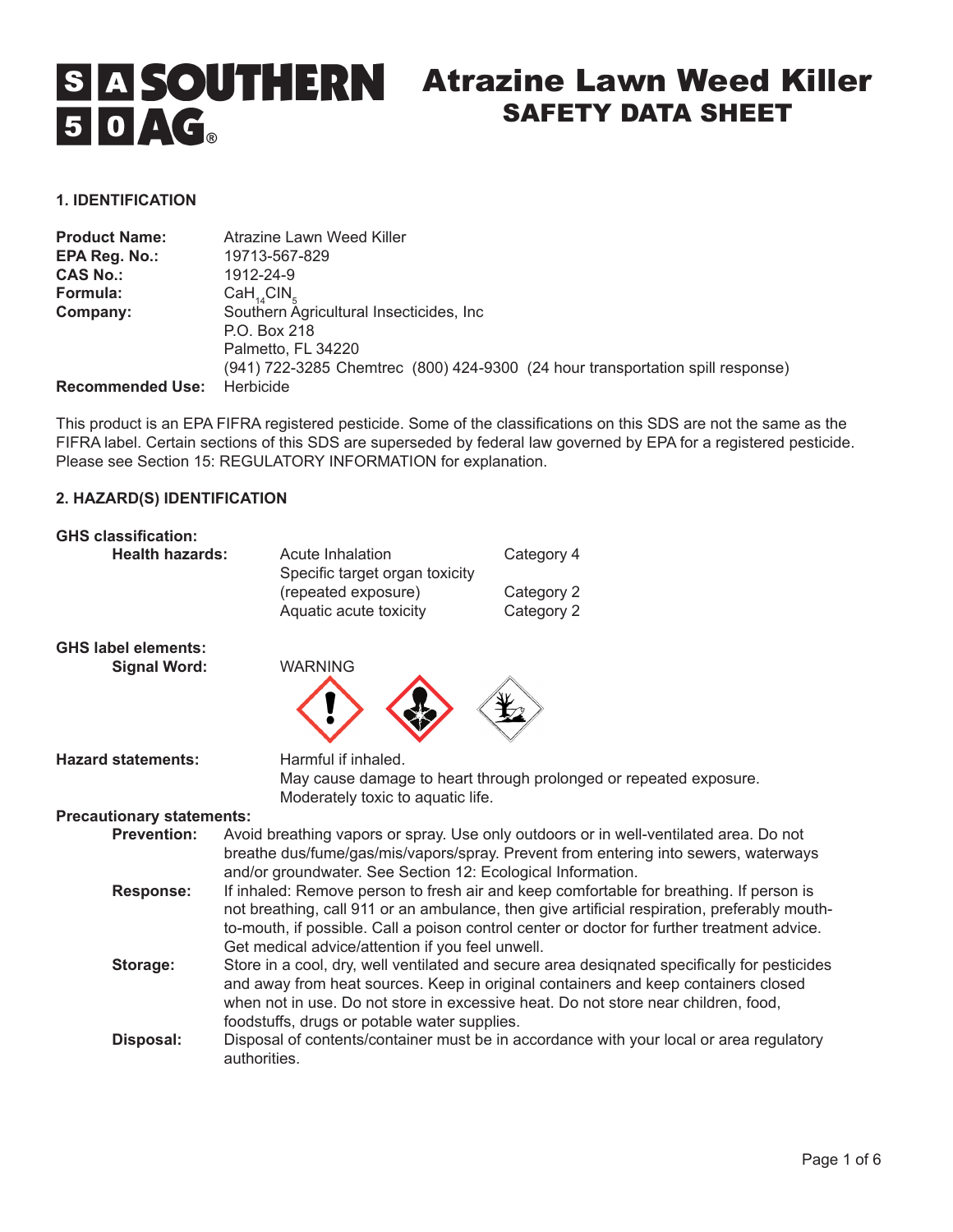## **3. COMPOSITION/INFORMATION ON INGREDIENTS**

| <b>Components</b>        | <b>Percent</b> | <b>OSHA PEL</b> | <b>ACGIH TLV</b>   |
|--------------------------|----------------|-----------------|--------------------|
| Active Ingredient:       |                |                 |                    |
| Atrazine                 | 4.00           | N/A             | $5 \text{ mg/m}$ 3 |
| <b>Related Triazines</b> | 0.08           | N/A             | N/A                |
| Inert Ingredients:       | 95.92          | N/A             | N/A                |

#### **4. FIRST AID MEASURES**

- **Eye Contact:** Hold eye open and rinse slowly and gently with water for 15 to 20 minutes. Remove contact lenses, if present, after the first 5 minutes, then continue rinsing eyes for at least 10 minutes. Obtain medical attention without delay, preferably from an ophthalmologist.
- **If Swallowed:** Call a poison control center or doctor immediately for treatment advice. Rinse mouth with water then have person sip a glass of water if able to swallow. Do not induce vomiting unless told to do so by the poison control center or doctor. Do not give anything by mouth to an unconscious person. Have product label with you when calling a poison control center or doctor.
- **Skin Contact:** Immediately flush skin with water while removing contaminated clothing and shoes. Get medical attention if symptoms occur. Wash clothing before reuse. Destroy contaminated leather items such as shoes, belts, and watchbands.
- **If Inhaled:** Move person to fresh air. If person is not breathing, call 911 or an ambulance, then give artificial respiration, preferably mouth-to-mouth, if possible. Call a poison control center or doctor for further treatment advice.

**Note to Physician:** This product has low oral, dermal, and inhalation toxicity. If swallowed, gastric lavage using an endotracheal tube may be preferred to vomiting. May cause temporary eye irritation.

## **5. FIRE-FIGHTING MEASURES**

**Fire Hazards:** Fire Hazards: Closed containers may rupture if exposed to excess heat or flame due to a build-up of internal pressure. Thermal decomposition during a fire can produce fumes and irritating gases.

| <b>Flammability classification</b> |                                                                                                                                                                                                                                                                                                                                                                                                                                                                                                                                                                                        |
|------------------------------------|----------------------------------------------------------------------------------------------------------------------------------------------------------------------------------------------------------------------------------------------------------------------------------------------------------------------------------------------------------------------------------------------------------------------------------------------------------------------------------------------------------------------------------------------------------------------------------------|
| (OSHA 29 CFR 1910.1200):           | Non-Combustible                                                                                                                                                                                                                                                                                                                                                                                                                                                                                                                                                                        |
| Flash point:                       | >200°F (Non-Combustible)                                                                                                                                                                                                                                                                                                                                                                                                                                                                                                                                                               |
| Lower flammable limit              |                                                                                                                                                                                                                                                                                                                                                                                                                                                                                                                                                                                        |
| (by volume):                       | N/A                                                                                                                                                                                                                                                                                                                                                                                                                                                                                                                                                                                    |
| Upper flammable limit              |                                                                                                                                                                                                                                                                                                                                                                                                                                                                                                                                                                                        |
| (by volume):                       | N/A                                                                                                                                                                                                                                                                                                                                                                                                                                                                                                                                                                                    |
| <b>Fire Fighting Procedures:</b>   | Keep people away. Isolate fire and deny unnecessary entry. Evacuate the area and fight<br>the fire from upwind at a safe distance to avoid hazardous vapors or decomposition<br>products. Dike and collect fire-extinguishing water to prevent environmental damage and<br>excessive waste runoff.                                                                                                                                                                                                                                                                                     |
| <b>Firefighting media:</b>         | Use foam, dry chemical, carbon dioxide, or water fog when fighting fires involving this<br>product. Do not use water jet, as this may spread burning material. Minimize the use of<br>water to avoid environmental contamination. Contain all runoff.                                                                                                                                                                                                                                                                                                                                  |
| <b>Special Protective</b>          |                                                                                                                                                                                                                                                                                                                                                                                                                                                                                                                                                                                        |
| <b>Equipment for Firefighters:</b> | Wear positive-pressure self-contained breathing apparatus (SCBA) and protective<br>firefighting clothing (includes firefighting helmet, coat, trousers, boots, and gloves). Use<br>full face shield and operate in positive pressure mode. Avoid contact with this material<br>during firefighting operations. If contact is likely, change to full chemical resistant<br>firefighting clothing with self-contained breathing apparatus. If this is not available, wear<br>full chemical resistant clothing with self-contained breathing apparatus and fight fire from<br>Page 2 of 6 |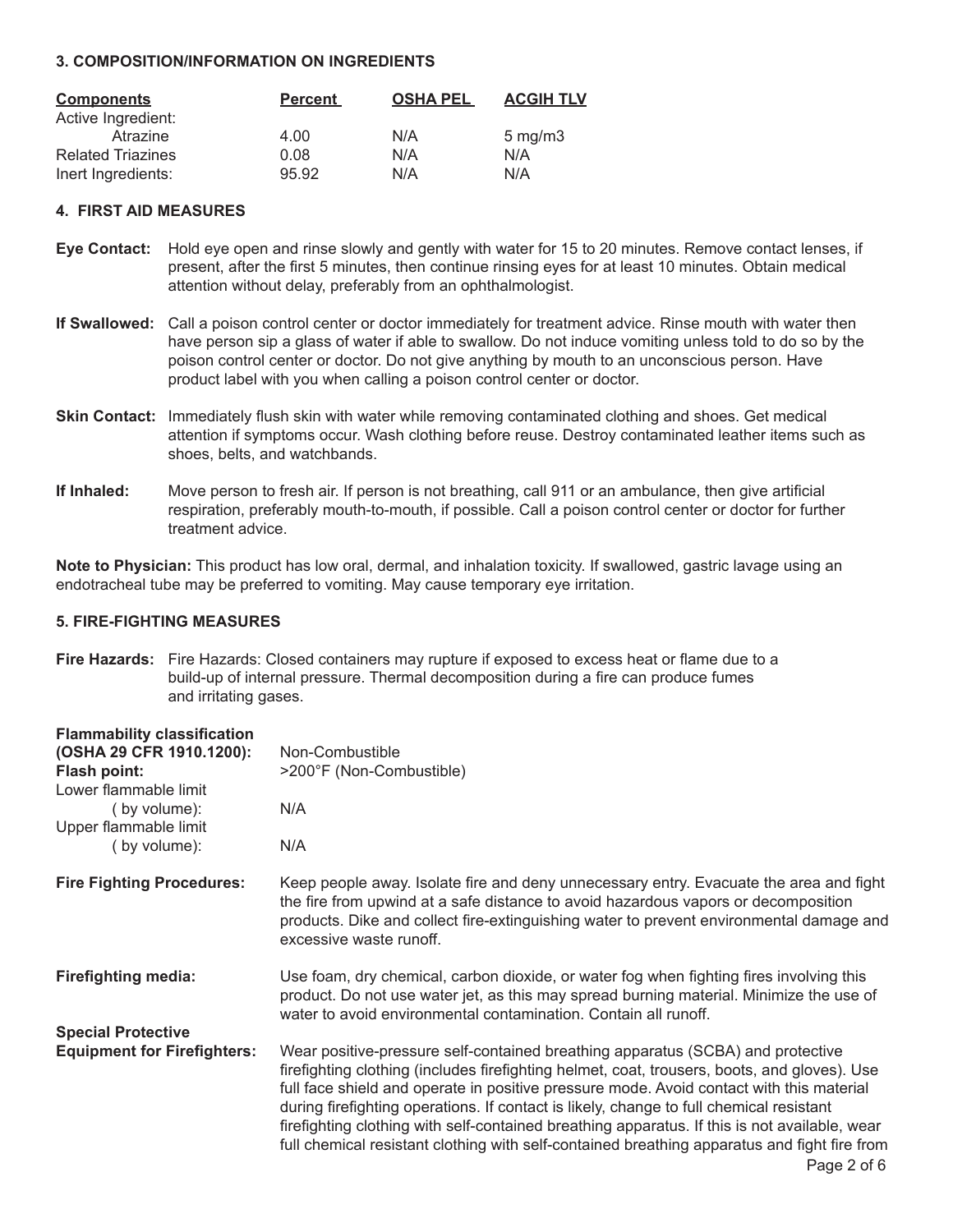a remote location. For protective equipment in post-fire or non-fire clean-up situations, refer to the relevant sections.

# **Hazardous Combustion**

**Products**: Carbon oxides, nitrogen oxides, halogenated compounds, irritating fumes and smoke.

| (NFPA): | Health: | <b>Flammability:</b> | <b>Reactivity:</b> |
|---------|---------|----------------------|--------------------|
|         |         |                      |                    |

# **6. ACCIDENTAL RELEASE MEASURES**

**Steps to be taken if Material is Released or Spilled:** Contain spilled material if possible. Small spills: absorb in earth, sand or absorbent material and sweep up. Collect in suitable and properly labeled containers. Large spills: Contact Southern Agricultural Insecticides, Inc. for clean-up assistance. See Section 13: Disposal Considerations, for additional information.

**Personal Precautions**: Isolate area. Keep unnecessary and unprotected personnel from entering the area. Refer to Section 7: Handling and Storage, for additional precautionary measures. Spilled material may cause a slipping hazard. Ventilate area of leak or spill. Use appropriate safety equipment. For additional information, refer to Section 8: Exposure Controls and Personal Protection.

**Environmental Precautions:** Prevent from entering into soil, ditches, sewers, waterways and/or groundwater. See Section 12: Ecological Information.

## **7. HANDLING AND STORAGE**

## KEEP OUT OF REACH OF CHILDREN

- **Handling: General Handling:** Avoid contact with eyes, skin, and clothing. When using do not eat, drink or smoke. Wash thoroughly after handling. Do not swallow. Avoid breathing vapor. Use with adequate ventilation. Wear chemical protective equipment when handling. Keep away from heat, sparks and flame. See Section 8: Exposure Controls and Personal Protection.
- **Storage:** Store in a cool, dry, well ventilated and secure area designated specifically for pesticides and away from heat sources. Keep in original containers and keep containers closed when not in use. Do not store in excessive heat. Do not store near children, food, foodstuffs, drugs or potable water supplies.

# **8. EXPOSURE CONTROLS/PERSONAL PROTECTION**

| <b>Exposure Limits:</b><br><b>Personal Protection:</b> | TL V Atrazine 5mg/m3                                                                                                                                                                                                                                                                                                                                                                                                                                                                                                |  |  |
|--------------------------------------------------------|---------------------------------------------------------------------------------------------------------------------------------------------------------------------------------------------------------------------------------------------------------------------------------------------------------------------------------------------------------------------------------------------------------------------------------------------------------------------------------------------------------------------|--|--|
| <b>Eye/Face Protection:</b>                            | Wear safety glasses with side shields or chemical splash goggles to prevent vapors<br>or mists from entering the eyes. If using a full face shield, always use safety glasses<br>or goggles along with the face shield to ensure adequate protection of the eyes.                                                                                                                                                                                                                                                   |  |  |
| <b>Skin Protection:</b>                                | Use protective clothing chemically resistant to this material. Selection of specific<br>items such as face shield, boots, apron, or full body suit will depend on the task.<br>Safety shower should be located in immediate work area. Remove contaminated<br>clothing immediately, wash skin area with soap and water, and launder clothing<br>before reuse or dispose of properly. Items which cannot be decontaminated, such as<br>shoes, belts and watchbands, should be removed and disposed of properly.      |  |  |
| <b>Hand protection:</b>                                | Use gloves chemically resistant to this material. Examples of preferred glove barrier<br>materials include: Neoprene, Nitrile/butadiene rubber ("nitrile" or "NBR") or Polyvinyl<br>chloride ("PVC" or "vinyl").                                                                                                                                                                                                                                                                                                    |  |  |
| <b>Respiratory Protection:</b>                         | Respiratory protection should be worn when there is a potential to exceed the<br>exposure limit requirements or guidelines. When handling in enclosed areas, when<br>large quantities of mists are generated or prolonged exposure is possible in excess<br>of the TLV, use a respirator with either an organic vapor-removing cartridge with a<br>prefilter approved for pesticides (MSHAINIOSH approval number prefix TC-23C) or<br>a canister approved for pesticides (MSHA/NIOSH approval number prefixTC-14G). |  |  |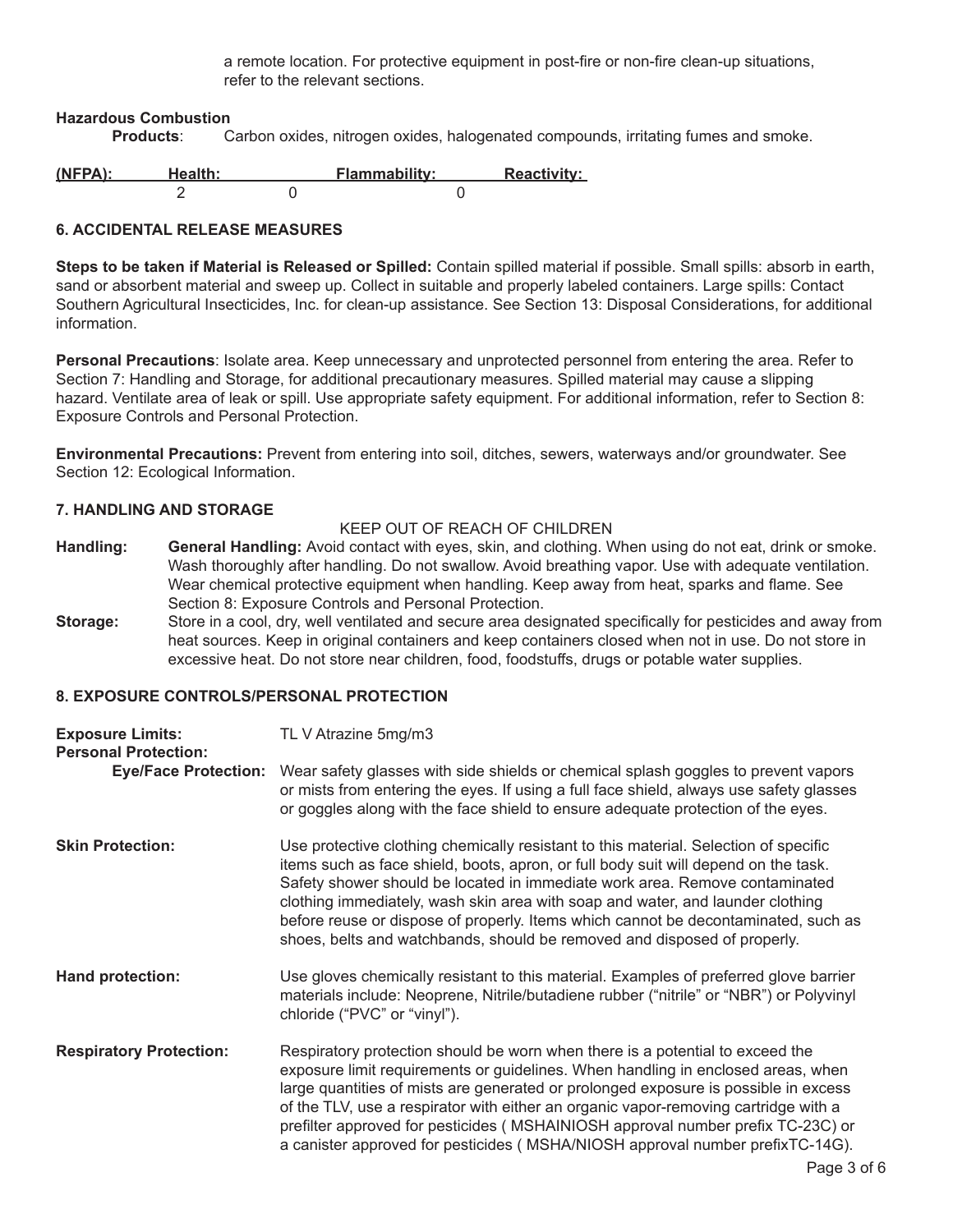**Ingestion:** Avoid ingestion of even very small amounts; do not consume or store food or tobacco in the work area; wash hands and face before smoking or eating.

# **Engineering Controls:**

When handling this product proper ventilation is required to maintain exposure below the TLV. Ventilate all transport vehicles prior to unloading. Facilities storing or utilizing this material should be equipped with and eyewash facility and safety shower.

# **9. PHYSICAL AND CHEMICAL PROPERTIES**

| <b>Physical State:</b>                               | Liquid                     |
|------------------------------------------------------|----------------------------|
| Color:                                               | Light Tan                  |
| Odor:                                                | Mild odor                  |
| <b>Flash Point:</b>                                  | $>200^{\circ}$ F           |
| Vapor Pressure (mmHg):                               | N/A                        |
| <b>Boiling Point:</b>                                | $103^{\circ}$ C            |
| Vapor Density (air = 1):                             | N/A                        |
| Bulk Density (H20 = 1):                              | 8.50 lbs. /gal.            |
| <b>Freezing Point:</b>                               | N/A                        |
| <b>Solubility in water (wt. - weight): Disperses</b> |                            |
| pH:                                                  | 5-8.5 (5 aqueous solution) |
| <b>Viscosity:</b>                                    | N/A                        |
| <b>Volatiles:</b>                                    | N/A                        |

# **10.STABILITY AND REACTIVITY**

| <b>Stability/Instability:</b>    | Stable at typical use temperatures and in closed containers.                                                                    |
|----------------------------------|---------------------------------------------------------------------------------------------------------------------------------|
| <b>Conditions to Avoid:</b>      | Avoid heat of open flame. Avoid high temperatures above 130°F (54.4°C).                                                         |
| <b>Incompatible Materials:</b>   | Avoid contact with: Strong acids, Strong bases, Strong oxidizers                                                                |
| <b>Hazardous Polymerization:</b> | Will not occur                                                                                                                  |
| <b>Thermal Decomposition:</b>    | Decomposition products can include and are not limited to: Carbon oxides, nitrogen<br>oxides, ammonia and halogenated compounds |

## **11. TOXICOLOGICAL INFORMATION**

**Acute Toxicity:** 

Test results on a similar formulation containing a higher level or a.i. Atrazine:

| 1.00101101101111                                                                        |                                                                                                                     |                                                                                              |
|-----------------------------------------------------------------------------------------|---------------------------------------------------------------------------------------------------------------------|----------------------------------------------------------------------------------------------|
| Ingestion:                                                                              | Oral, $LD_{50}$ , (rat):                                                                                            | $>2,000$ mg/kg                                                                               |
| Dermal:                                                                                 | Dermal, $LD_{50}$ , (rat):                                                                                          | >2,000 mg/kg                                                                                 |
| Inhalation:<br>Eye Irritation:<br><b>Skin Irritation:</b><br><b>Sensitization Skin:</b> | Inhalation, $LC_{50}$ , (rat):<br>Non-irritating (rabbit)<br>Non-irritating (rabbit)<br>Non-sensitizer (guinea pig) | $>4.44$ mg/l                                                                                 |
| <b>Chronic Toxicity:</b>                                                                |                                                                                                                     | Cardiotoxicity in long term study with high doses (dogs).                                    |
| Carcinogenicity:                                                                        | mice).                                                                                                              | Not likely to cause cancer in humans. None observed (male Sprague-Dawley rats, F-344 rats or |

#### **Teratogenicity, mutagenicity, and other reproductive effects:** None known

Target organ: Heart

#### **12. ECOLOGICAL INFORMATION**

#### **The information presented here is for the active ingredient, atrazine.**

This product is slightly toxic to birds, aquatic invertebrates and bees.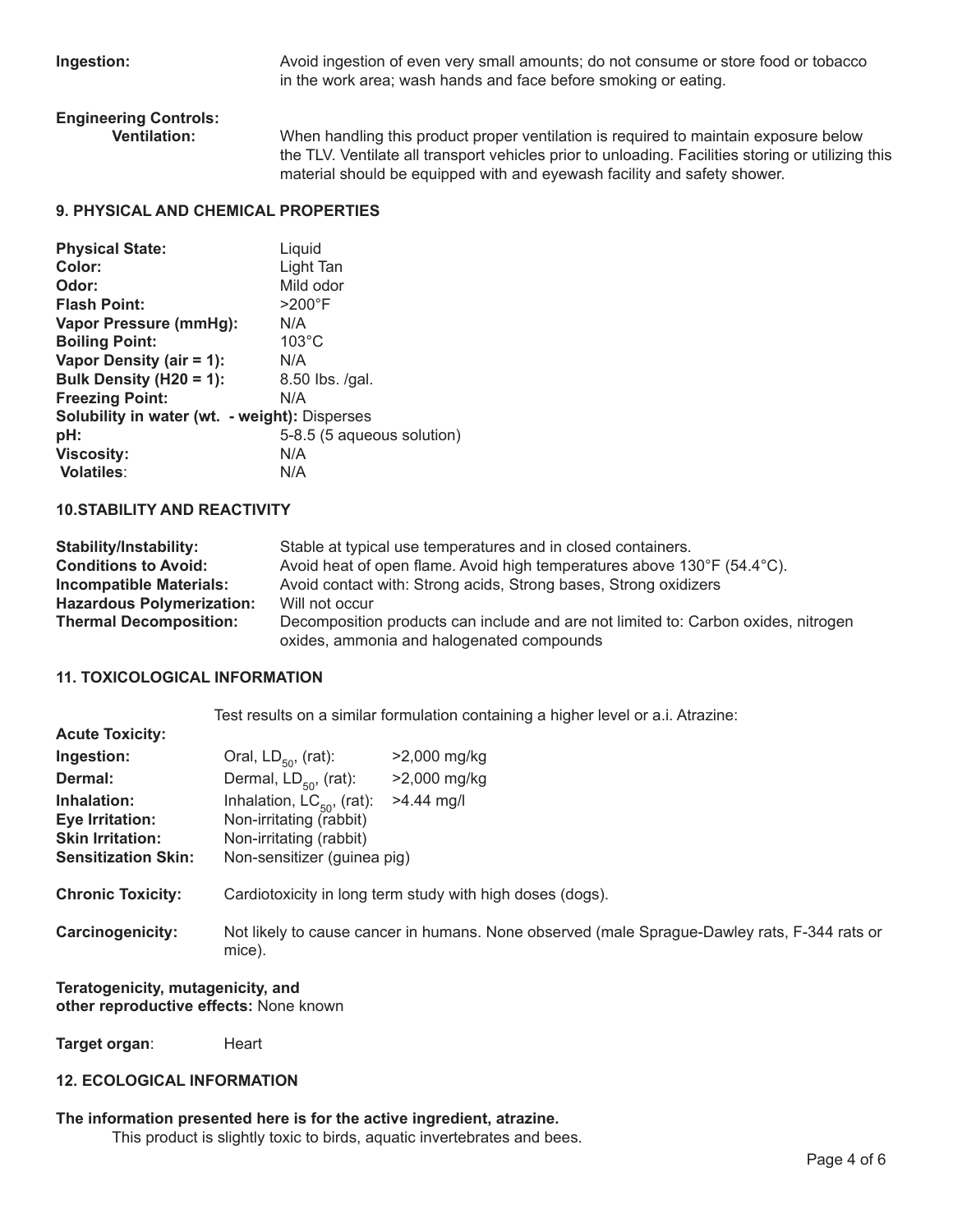# **Persistence and Degradability:**

• Low bioaccumulation potential. Not persistent in soil. Stable in water. Highly mobile in soil. Will leach. Sinks in water (after 24 hr.).

## **Aquatic Toxicity:**

- Rainbow Trout, 96 hour,  $LC_{50}$ : 4.5 ppm<br>Bluegill, 96 hour,  $LC_{50}$ : 54.5 ppm
- Bluegill, 96 hour,  $LC_{50}$ :
- Daphnia magna, 48 hour,  $EC_{50}$ : 6.9ppm

## **Arthropod Toxicity:**

Bees, acute,  $LD_{50}$ :  $>25 \mu g/bee$ 

# **Bird Toxicity:**

• Bobwhite Quail, 12-day,  $LD_{50}$ : 940 mg/kg

# **13. DISPOSAL CONSIDERATIONS**

If wastes and/or containers cannot be disposed of according to the product label directions, disposal of this material must be in accordance with your local or area regulatory authorities. This information presented below only applies to the material as supplied. The identification based on characteristic(s) or listing may not apply if the material has been used or otherwise contaminated. It is the responsibility of the waste generator to determine the toxicity and physical properties of the material generated to determine the proper waste identification and disposal methods in compliance with applicable regulations. If the material as supplied becomes a waste, follow all applicable regional, national and local laws.

#### **14. TRANSPORT INFORMATION**

| <b>DOT Classification:</b>                                                                                                                                      | Non-regulated                                                                                                           |  |
|-----------------------------------------------------------------------------------------------------------------------------------------------------------------|-------------------------------------------------------------------------------------------------------------------------|--|
| <b>49 CFR DOT Classification:</b>                                                                                                                               | Ground Transport - NAFTA<br>Not regulated                                                                               |  |
| Rail:<br><b>Proper Shipping Name:</b><br><b>Hazard Class:</b><br><b>Identification Number:</b><br><b>Packing Group:</b><br><b>Comments</b>                      | RQ Other Regulated Substances, Liquid, N.O.S. (Atrazine)<br>Class 9<br>NA 3082<br>PG III                                |  |
| <b>IMDG: Water Transport - International:</b><br><b>Proper Shipping Name:</b><br><b>Hazard Class:</b><br><b>Identification Number:</b><br><b>Packing Group:</b> | Environmentally Hazardous Substance, Liquid, N.O.S. (Atrazine), Marine Pollutant<br>Class 9<br><b>UN 3082</b><br>PG III |  |
| <b>Air Transport:</b><br><b>Proper Shipping Name:</b><br><b>Hazard Class:</b><br><b>Identification Number:</b><br><b>Packing Group:</b>                         | Environmentally Hazardous Substance, Liquid, N.O.S. (Atrazine)<br>Class 9<br><b>UN 3082</b><br>PG III                   |  |

This information is not intended to convey all specific regulatory or operational requirements/information relating to this product. Additional transportation system information can be obtained through an authorized sales or customer service representative. It is the responsibility of the transporting organization to follow all applicable laws, regulations and rules relating to the transportation of the material.